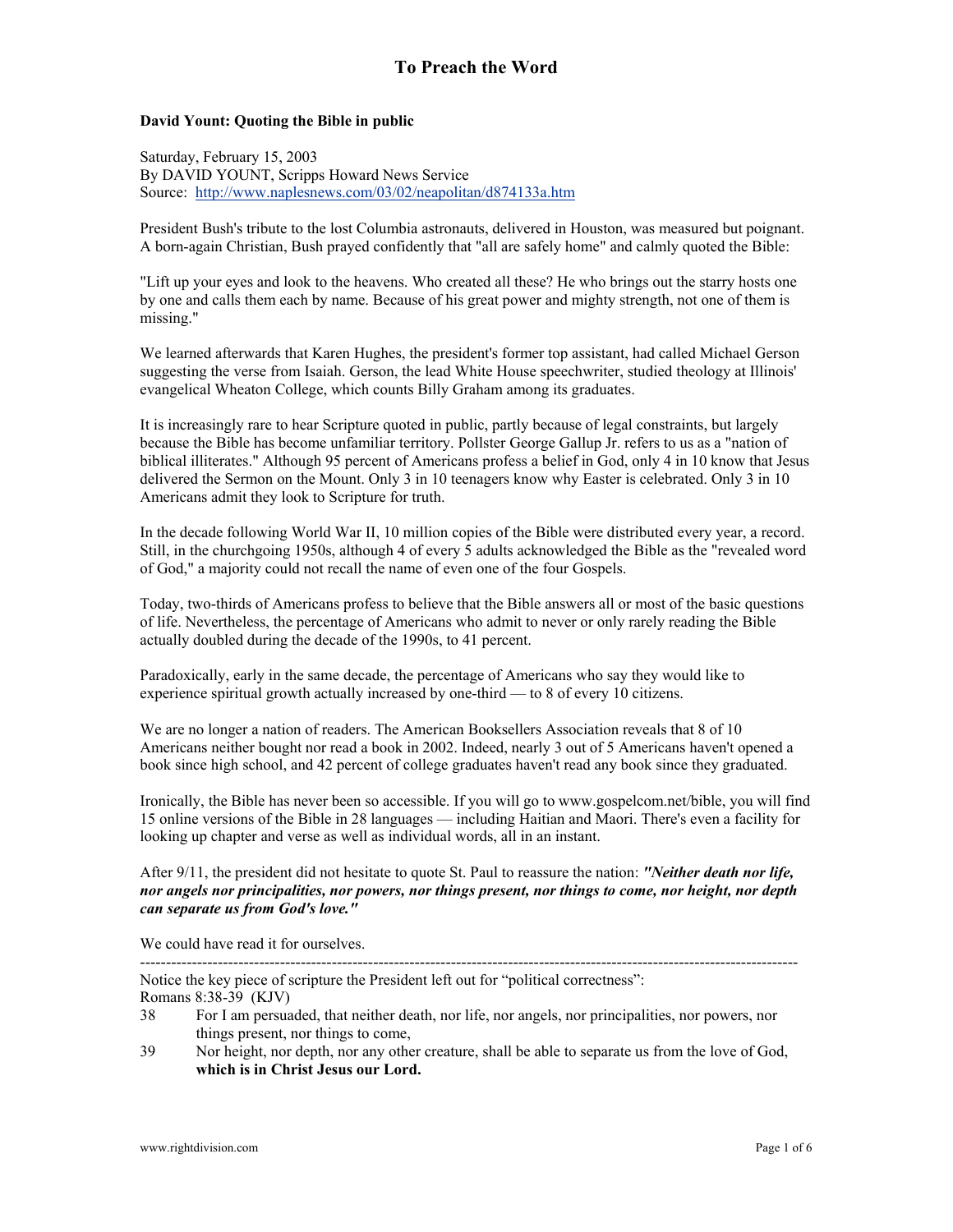Acts 17:22-31 (KJV)

- 22 Then Paul stood in the midst of Mars' hill, and said, Ye men of Athens, I perceive that in all things ye are too superstitious.
- 23 For as I passed by, and beheld your devotions, I found an altar with this inscription, **TO THE UNKNOWN GOD. Whom therefore ye ignorantly worship, him declare I unto you.**
- 24 God that made the world and all things therein, seeing that he is Lord of heaven and earth, dwelleth not in temples made with hands;
- 25 Neither is worshipped with men's hands, as though he needed any thing, seeing he giveth to all life, and breath, and all things;
- 26 And hath made of one blood all nations of men for to dwell on all the face of the earth, and hath determined the times before appointed, and the bounds of their habitation;
- 27 **That they should seek the Lord**, if haply they might feel after him, and find him, though he be not far from every one of us:
- 28 For in him we live, and move, and have our being; as certain also of your own poets have said, For we are also his offspring.
- 29 Forasmuch then as we are the offspring of God, we ought not to think that the Godhead is like unto gold, or silver, or stone, graven by art and man's device.
- 30 And the times of this ignorance God winked at; but now commandeth all men every where to repent:
- 31 Because he hath appointed a day, in the which he will judge the world in righteousness by that man whom he hath ordained; whereof he hath given assurance unto all men, in that he hath raised him from the dead.

--------------------------------------------------------------------------------------------------------------------------------- **U.S.News Nation & Culture & Ideas 05/06/02** <http://www.usnewsclassroom.com/issue/020506/misc/6religion.htm>

## usnews.com

# **Faith in America**

*It's as important as ever, no matter what you believe*

**By Jeffery L. Sheler** 

(**bolding** added for emphasis)

Since the arrival of the first Christian pilgrims in colonial times, Americans have defined themselves as a "nation under God." In times of peace and prosperity as well as in war and tragedy, the nation and its leaders have paid homage to the God many believe is the author and sustainer of life and liberty. And they have ordered their lives and laws according to widely shared principles informed by a rich tapestry of religious traditions.

Today, the nation's historic reservoir of faith faces new and daunting challenges in a world shaken by terrorism, ethnic strife, and economic uncertainty–and by the stinging disappointment of clergy scandals. Yet there are few signs of a concomitant waning of the profound religious character that has defined the United States from the beginning. A new *U.S. News/*PBS's *Religion & Ethics Newsweekly* poll suggests that the wealthiest, most powerful, and best-educated nation on Earth still is one of the most religious–but in some intriguing new ways. Nearly two thirds of Americans say religion is very important in their lives, and close to half say they attend worship services at least once a week–the highest percentages since at least the 1960s. Other surveys continue to show belief in God and devotion to prayer at historic highs. And voluntary giving to religious institutions–estimated at more than \$55 billion annually–exceeds the gross national product of many countries. From a storefront tabernacle in South Central Los Angeles to a Gothic cathedral in upper Manhattan, there are more churches, synagogues, temples, and mosques per capita in the United States than in any other nation on Earth: one for about every 865 people.

Meanwhile, many Americans seek spiritual sustenance beyond organized religion, in personal experiences and meditative practices. More than 4 of 5 Americans say they have "experienced God's presence or a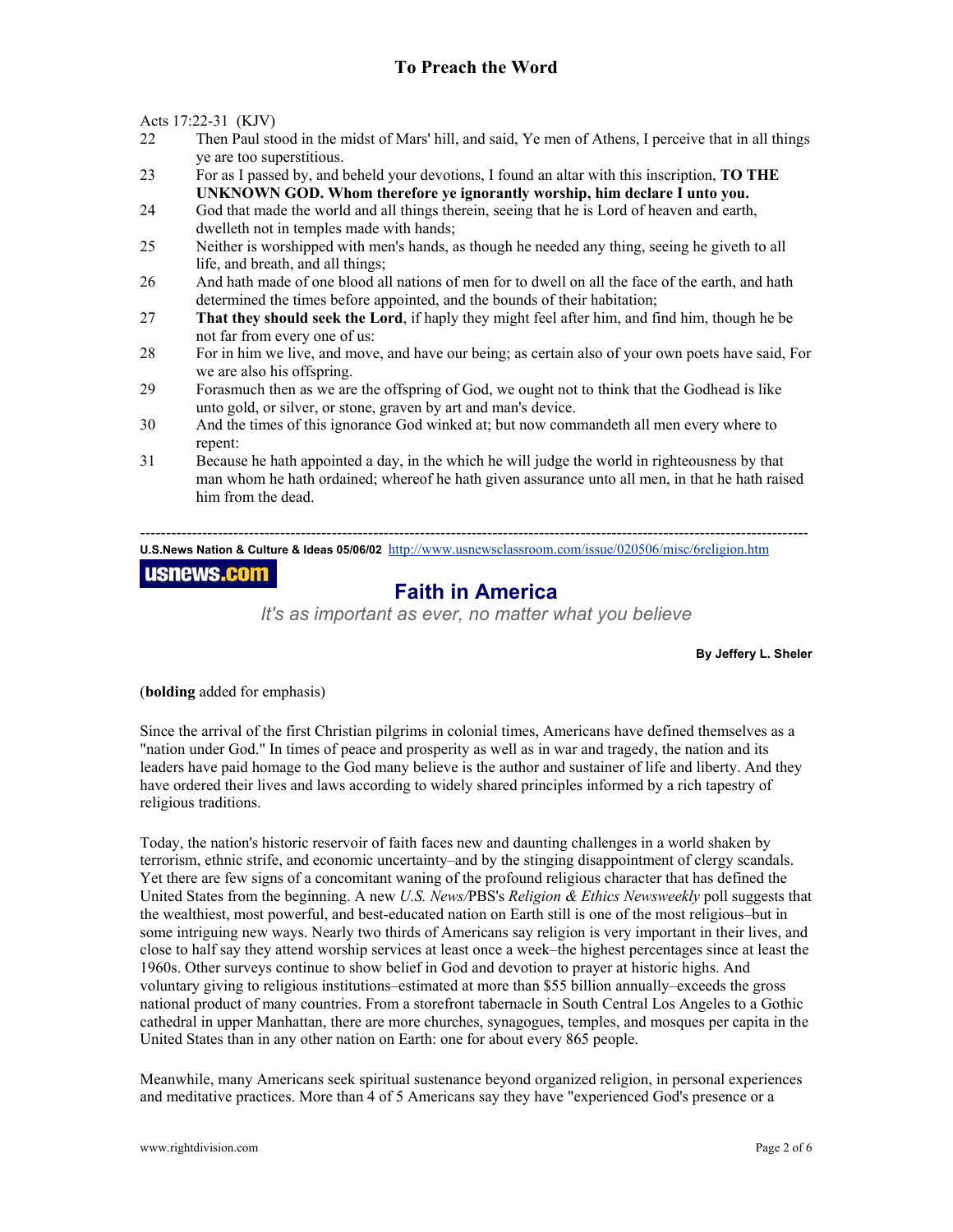spiritual force" close to them, and 46 percent say it has happened many times. "People are reaching out in all directions in their attempt to escape from the *seen* world to the *unseen* world," explains pollster George Gallup Jr. "There is a deep desire for spiritual moorings–a hunger for God."

**Yet while the United States may well be, as many experts claim, the most religious of the Western democracies, it also is becoming the most religiously diverse–and tolerant.** Since the Immigration Act of 1965 eliminated quotas linked to national origin, Muslims, Buddhists, Hindus, Sikhs, Jains, Zoroastrians, and others have arrived in increasing numbers, dramatically altering the religious landscape of many communities. As Harvard Divinity School Prof. Diana Eck points out in *A New Religious America,* members of religions now live "not just on the other side of the world, but in our neighborhoods; Hindu children go to school with Jewish children; Muslims, Buddhists, and Sikhs work side by side with Protestants and Catholics." Though the numbers of non-Christians are relatively small–about 6.5 percent of the U.S. population–their visibility and influence are growing. Nationwide, there are now more Buddhists than Presbyterians and nearly as many Muslims as Jews.

**"The kind of pluralism we're seeing today is unheard of,"** says Gary Laderman, a religion professor at Emory University in Atlanta, "and we don't know what the response is going to be." Yet it already is becoming clear, say Laderman, Eck, and others, that Americans of the 21st century can no longer appeal to a shared "Judeo-Christian heritage" in navigating the contentious issues that arise in a free and democratic society. **"When you begin to think of yourself as a Judeo-Christian-Islamic-Hindu-Buddhist culture," says Laderman, "how do you strike a balance in civic religion that's going to accommodate everyone?"**

The changing complexion of American religion already has worked its way into the public discourse. From President Bush on down, elected officials accustomed to lauding America's churches and synagogues now routinely include "mosques." At the White House and in some governors' mansions, ceremonies honoring Islam's holy month of Ramadan are increasingly commonplace. And Muslim and Hindu clerics have joined ministers, priests, and rabbis in offering opening prayers at legislative sessions and city council meetings– although not always without controversy.

Still, despite sporadic assaults directed at religious minorities, experts say extreme xenophobia is generally rare and mild in comparison with the violence common in some parts of the world. Indeed, the *U.S. News/*PBS survey–conducted last month by Mitofsky International and Edison Media Research–found a high degree of acceptance toward people of different faiths. **More than three fourths of Americans call the nation's religious diversity a source of strength; fewer than a third think it makes it harder to keep the country united.** (There is, however, a new suspicion of Islam: 37 percent say they have an unfavorable view of that religion, while nearly 40 percent think Islam harbors more violent extremists than do other religions.)

**Tolerance. Meanwhile, more than 3 in 4 Americans believe all religions have at least some elements of truth–even though few say they know much about religions other than their own. And nearly 70 percent think spiritual experiences are the most important part of religion.** "If one's religion is more about individual identity than doctrine or creed, it's a lot easier to be tolerant," says Egon Mayer, a sociologist at the Graduate Center of the City University of New York. Gallup says that the high degree of religious tolerance reflects, in part, "not only a lack of knowledge of other religions but an ignorance of one's own faith." In some polls, he says, **"you have Christians saying, 'Yes, Jesus is the only way' and also, 'Yes, there are many paths to God.' It's not that Americans don't believe anything; they believe everything."** 

In some denominations, the growing diversity already has spawned internal debate over basic doctrines. Recently, both Roman Catholics and Presbyterians have wrestled publicly with the question: Is Jesus–and Christianity–the only way of salvation? The Vatican reprimanded a Belgian theologian last year for suggesting in a book on religious pluralism that salvation might be achieved other than through the Catholic Church. And after a passionate debate, leaders of the 2.5 million-member Presbyterian Church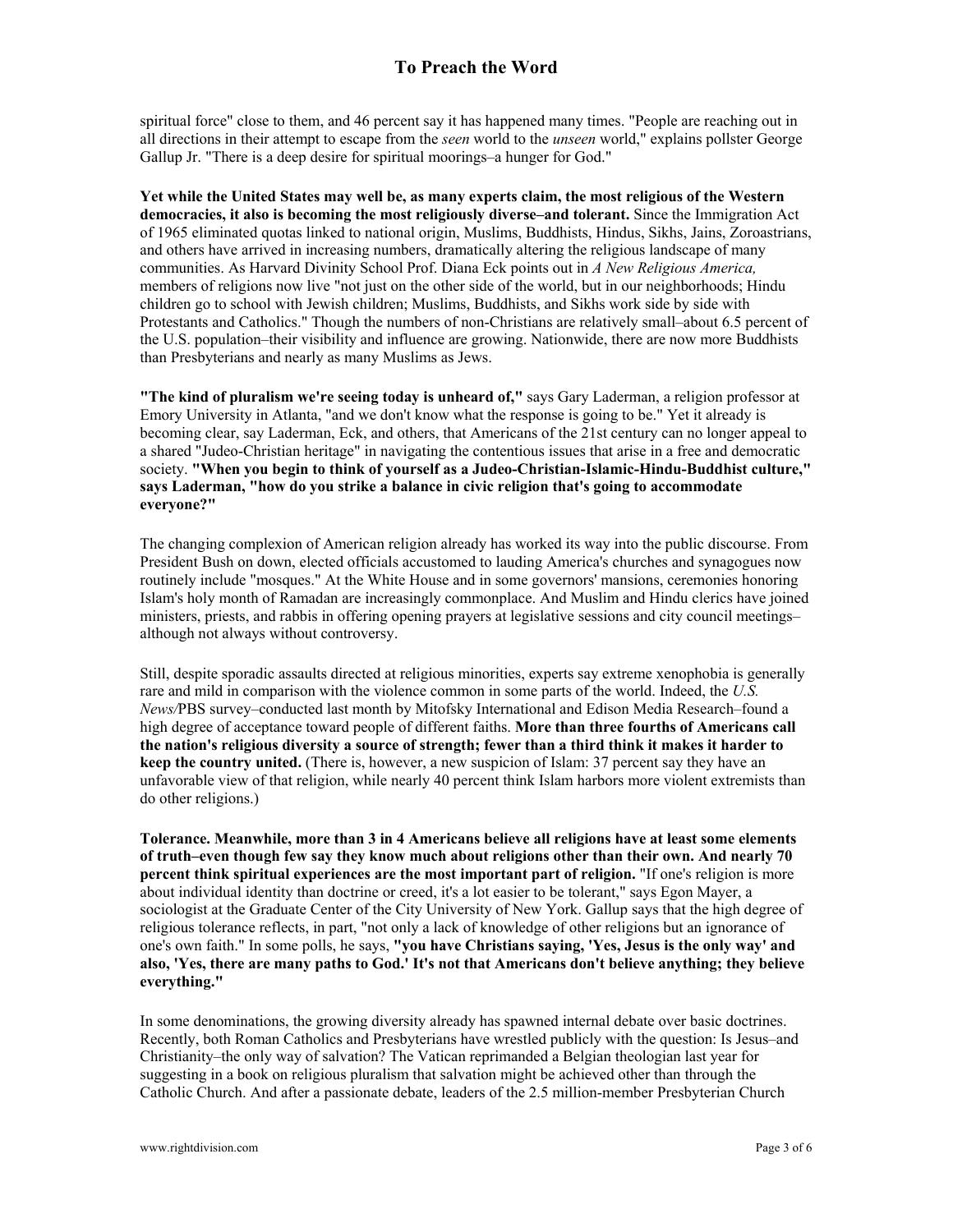## **To Preach the Word**

(USA) rejected a statement declaring, "Jesus is the only savior and Lord" and affirmed instead that "for us, the assurance of salvation is found only in confessing Christ and trusting him alone."

The growing diversity also has raised pressure on some groups to halt aggressive proselytizing. Southern Baptists, for example, have been widely criticized in recent years for targeting Hindus, Jews, and others for conversion during those religions' holy days. "That doesn't sit well with many people who want to celebrate American religious freedom," says Laderman of Emory University**. In the** *U.S. News/***PBS poll, 71 percent, including 70 percent of Christians, say Christians should be tolerant of people of other faiths and leave them alone.** Just 22 percent (24 percent of Christians) think it's a Christian's duty to convert members of other faiths. "I certainly believe we ought to be tolerant in terms of respecting other people's faiths," says James Merritt, president of the 15.9 million-member Southern Baptist Convention. But for a Christian, he says, proselytizing "is not an option. I'm as obligated to share my faith in Christ as I am to pay taxes. All we ask is that you be tolerant of our right and responsibility to share what we believe to be the real truth of salvation."

Whatever effect the nation's religious newcomers may have in shaping American culture, experts say, is likely to pale in comparison to the strong cultural influences the new religious communities will face as they adapt to their new surroundings. In their 1990 book*, One Nation Under God*, sociologists Barry Kosmin and Seymour Lachman described a "process of Americanization" at work on minority religions in the United States. Catholics, Jews, and other groups "have become more individualistic," reflecting attributes of the majority Protestant culture. Like Protestants, said Kosmin and Lachman, "they are less reliant on authority and less submissive to a hierarchical structure than their forebears were." Thus, polls consistently show that American Catholics, for example, are far more inclined to follow their own consciences rather than church teachings on matters like birth control and divorce.

In the long run, learning to live together peacefully and productively, experts say, will require greater personal engagement with people of other faiths**. "Tolerance is a good beginning, but it's not enough," says Eck, who heads Harvard's Pluralism Project, aimed at mapping religious diversity and promoting interfaith relations.** "You can tolerate people you know nothing about and basically maintain religious ghettos." Even so, some are leery of participating in interfaith activities that suggest that one path to God is as good as another. "We want it understood that Christians, Buddhists, and Muslims are not praying to the same god," says Richard Cizik, vice president of the National Association of Evangelicals, whose 51 denominations represent 10 million Christians. "Allah," he says, "is not Jehovah."

With such widely divergent views, not only on basic religious beliefs but on the value and necessity of forging strong interfaith ties, navigating the new religious landscape may be perilous. "It was easy to do when we thought of ourselves as a nation of Catholics, Protestants, and Jews," says Emory's Laderman. Now, he says, "it's going to be difficult to find the glue that holds it all together." **The real challenge, says Eck, will be "to create a multi-religious and democratic state"–something that has never been done before.** Still, it is a task that the world's most religiously diverse nation may not be able to ignore for long.

#### Ps 119:9-11 (KJV)

- 9 Wherewithal shall a young man cleanse his way? by taking heed thereto according to thy **word**.
- 10 With my whole heart have I sought thee: O let me not wander from thy commandments.
- 11 Thy **word** have I hid in mine heart, that I might not sin against thee.

#### Ps 119:50 (KJV)

50 This is my comfort in my affliction: for thy **word** hath quickened me.

Ps 119:104-105 (KJV)

- 104 Through thy precepts I get understanding: therefore I hate every false way.
- 105 Thy **word** is a lamp unto my feet, and a light unto my path.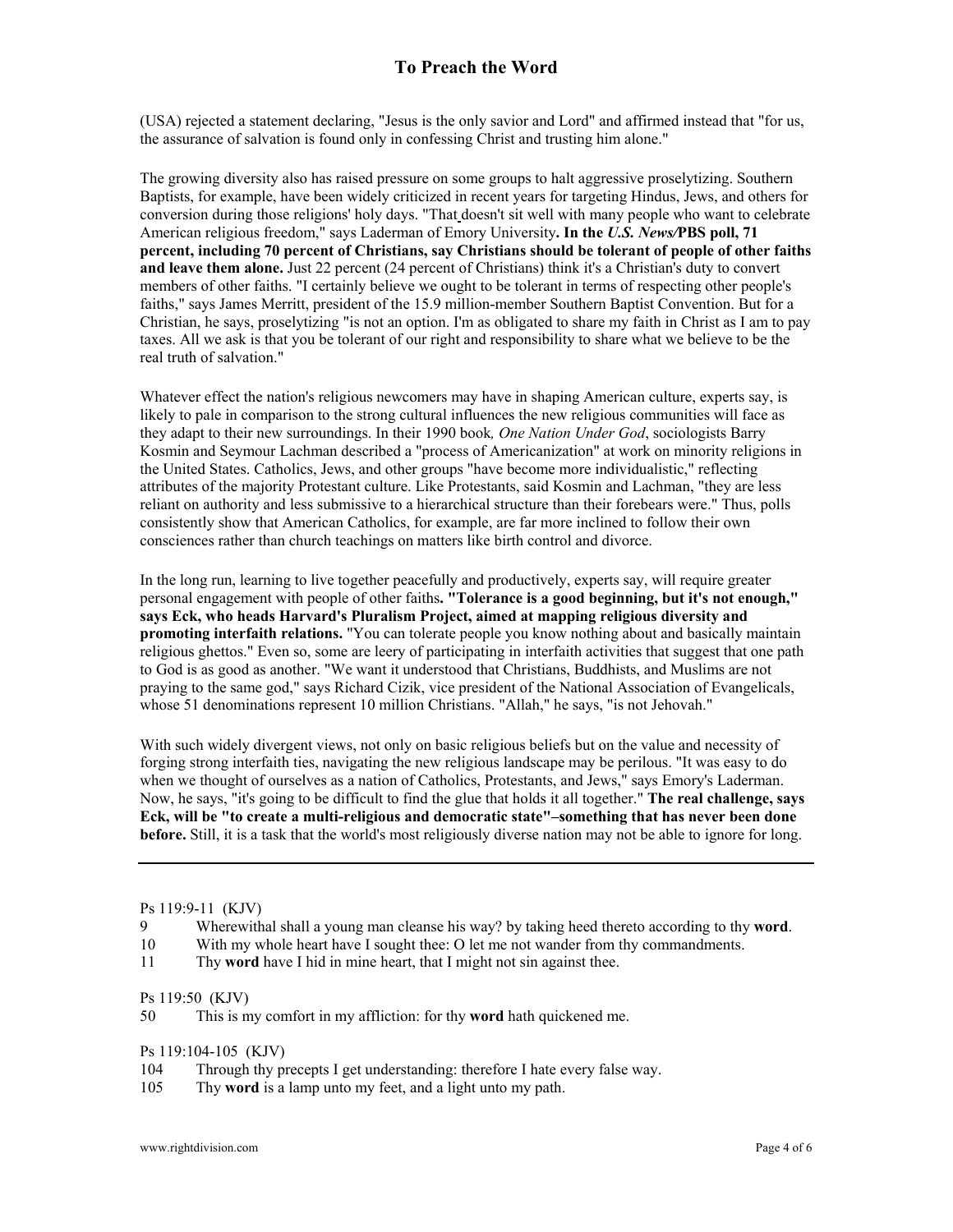### Ps 119:133 (KJV)

133 Order my steps in thy **word**: and let not any iniquity have dominion over me.

Ps 119:160 (KJV)

160 Thy **word** is true from the beginning: and every one of thy righteous judgments endureth for ever.

John 17:5-6 (KJV)

- 5 And now, O Father, glorify thou me with thine own self with the glory which I had with thee before the world was.
- 6 I have manifested thy name unto the men which thou gavest me out of the world: thine they were, and thou gavest them me; and they have kept thy **word**.

John 17:14-17 (KJV)

- 14 I have given them thy **word**; and the world hath hated them, because they are not of the world, even as I am not of the world.
- 15 I pray not that thou shouldest take them out of the world, but that thou shouldest keep them from the evil.
- 16 They are not of the world, even as I am not of the world.
- 17 Sanctify them through thy truth: thy **word** is truth.

1 Tim 4:12-13 (KJV)

- 12 Let no man despise thy youth; but be thou an example of the believers, in word, in conversation, in charity, in spirit, in faith, in purity.
- 13 Till I come, give attendance to reading, to exhortation, to doctrine.

2 Tim 1:1-14 (KJV)

- 1 Paul, an apostle of Jesus Christ by the will of God, according to the promise of life which is in Christ Jesus,
- 2 To Timothy, my dearly beloved son: Grace, mercy, and peace, from God the Father and Christ Jesus our Lord.
- 3 I thank God, whom I serve from my forefathers with pure conscience, that without ceasing I have remembrance of thee in my prayers night and day;
- 4 Greatly desiring to see thee, being mindful of thy tears, that I may be filled with joy;
- 5 When I call to remembrance the unfeigned faith that is in thee, which dwelt first in thy grandmother Lois, and thy mother Eunice; and I am persuaded that in thee also.
- 6 Wherefore I put thee in remembrance that thou stir up the gift of God, which is in thee by the putting on of my hands.
- 7 For God hath not given us the spirit of fear; but of power, and of love, and of a sound mind.
- 8 Be not thou therefore ashamed of the testimony of our Lord, nor of me his prisoner: but be thou partaker of the afflictions of the gospel according to the power of God;
- 9 Who hath saved us, and called us with an holy calling, not according to our works, but according to his own purpose and grace, which was given us in Christ Jesus before the world began,
- 10 But is now made manifest by the appearing of our Saviour Jesus Christ, who hath abolished death, and hath brought life and immortality to light through the gospel:
- 11 Whereunto I am appointed a preacher, and an apostle, and a teacher of the Gentiles.
- 12 For the which cause I also suffer these things: nevertheless I am not ashamed: for I know whom I have believed, and am persuaded that he is able to keep that which I have committed unto him against that day.
- 13 Hold fast the form of sound words, which thou hast heard of me, in faith and love which is in Christ Jesus.
- 14 That good thing which was committed unto thee keep by the Holy Ghost which dwelleth in us.